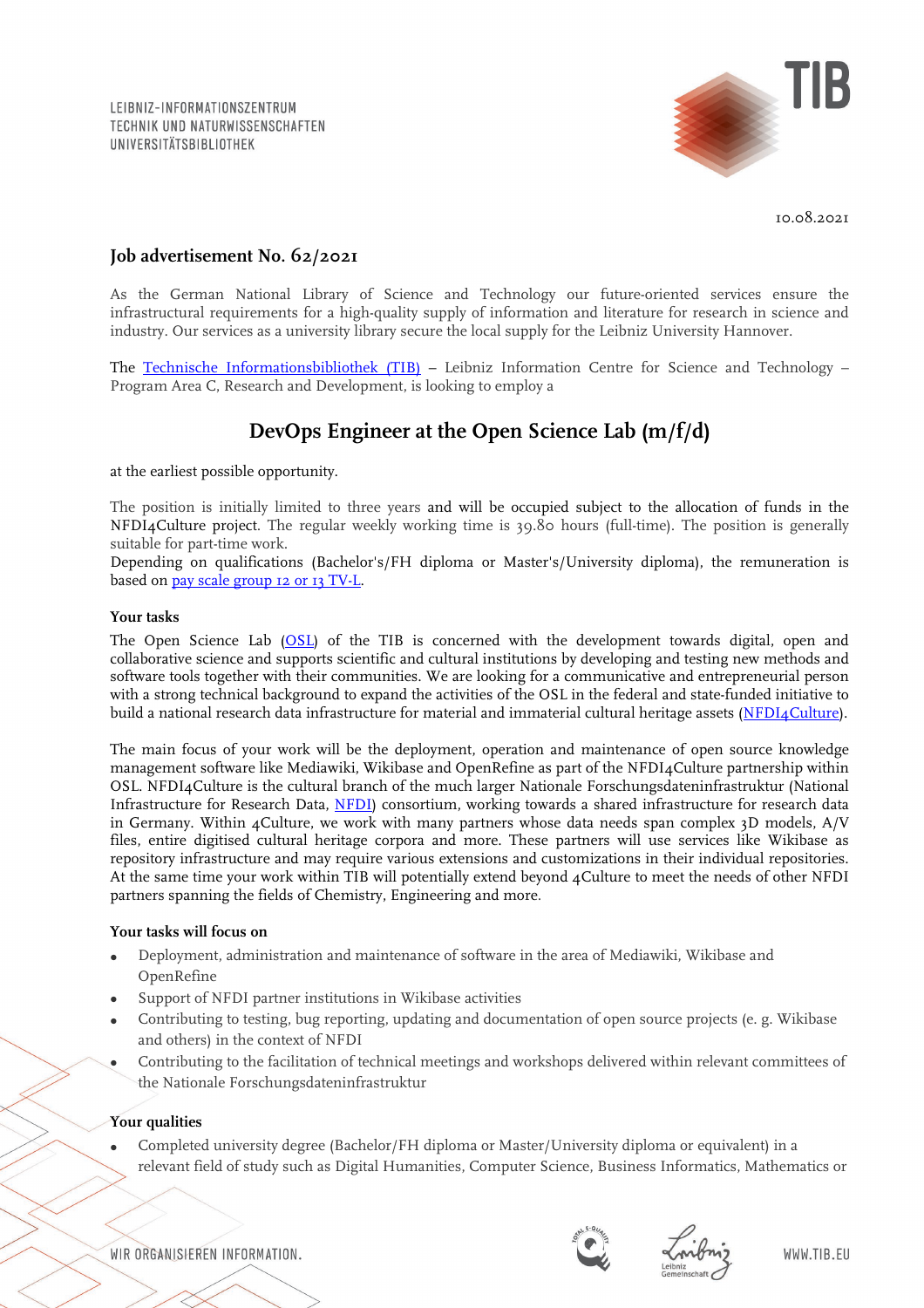LEIBNIZ-INFORMATIONSZENTRUM TECHNIK UND NATURWISSENSCHAFTEN **UNIVERSITÄTSBIBLIOTHEK** 



## comparable

- Proven track record in DevOps and/or system administration
- Experience working in an agile software development environment, particularly with web-based applications (Java, Python, JavaScript, PHP)
- Knowledge of version management based on Git
- High degree of self-organisation and independent working skills
- Very good written and spoken English skills
- Very good communication skills
- Ability to work in a team
- Good project management skills
- Willingness to learn new technologies and languages
- Practical experience in the development and use of web services

#### **Desirable additions to your profile**

- Experience with Kubernetes cluster orchestration
- Experience with Docker containerization
- Experience with Wikimedia software environments and related open source projects
- Knowledge of Linked Data technologies (SPARQL, RDF)
- Interest in working in a research and library environment

# **What we offer**

In [TIB's Research and Development Department](https://www.tib.eu/en/research-development/) you have the opportunity to further your scientific development in a dynamic and excellent research environment. We provide a scientifically and intellectually inspiring environment with an entrepreneurial mindset embedded in a [leading technical university](https://www.tu9.de/en/) and one of the largest technical information centres being part of the [Leibniz Association.](https://www.leibniz-gemeinschaft.de/en/)

Last but not least, we attach great importance to an open and creative working atmosphere in which it is fun to work.

#### **Furthermore, we offer**

- Funding for necessary equipment, conference and research visit travel
- Work in the context of a national open source project
- A portfolio of technology components to build on, includin[g ORKG,](https://projects.tib.eu/orkg/) [OpenResearch.org,](https://www.openresearch.org/wiki/Main_Page) [TIB AV-Portal,](https://av.tib.eu/) [DBpedia.org](https://wiki.dbpedia.org/) and other
- A modern workplace in a central location of Hanover with a collegial, attractive and versatile working environment
- Flexible working hours (flexitime) as well as [offers for reconciling work and family life](https://www.tib.eu/en/tib/careers-and-apprenticeships/equal-opportunities/) such as mobile work and remote work options
- An employer with a wide range of internal and external further education and training measures, workplace health promotion and a supplementary pension scheme for the public sector [\(VBL\)](https://www.vbl.de/de?t=/VBL/english&i=1113979957474&l=0&e=UTF-8&ParentID=1228245487465)
- Discount for employees in the canteens of the **Studentenwerk Hannover** as well as the possibility to use the various offers of the [University Sports Hannover](https://www.hochschulsport-hannover.de/en/)
- A job in the public service with a salary in [pay scale group 12 or 13 TV-L](http://oeffentlicher-dienst.info/c/t/rechner/tv-l/west?id=tv-l-2021&matrix=1) according to the provisions of the collective agreement for the public service in Germany (TV-L), including a special annual payment and 30 days of vacation per year

WIR ORGANISIEREN INFORMATION.